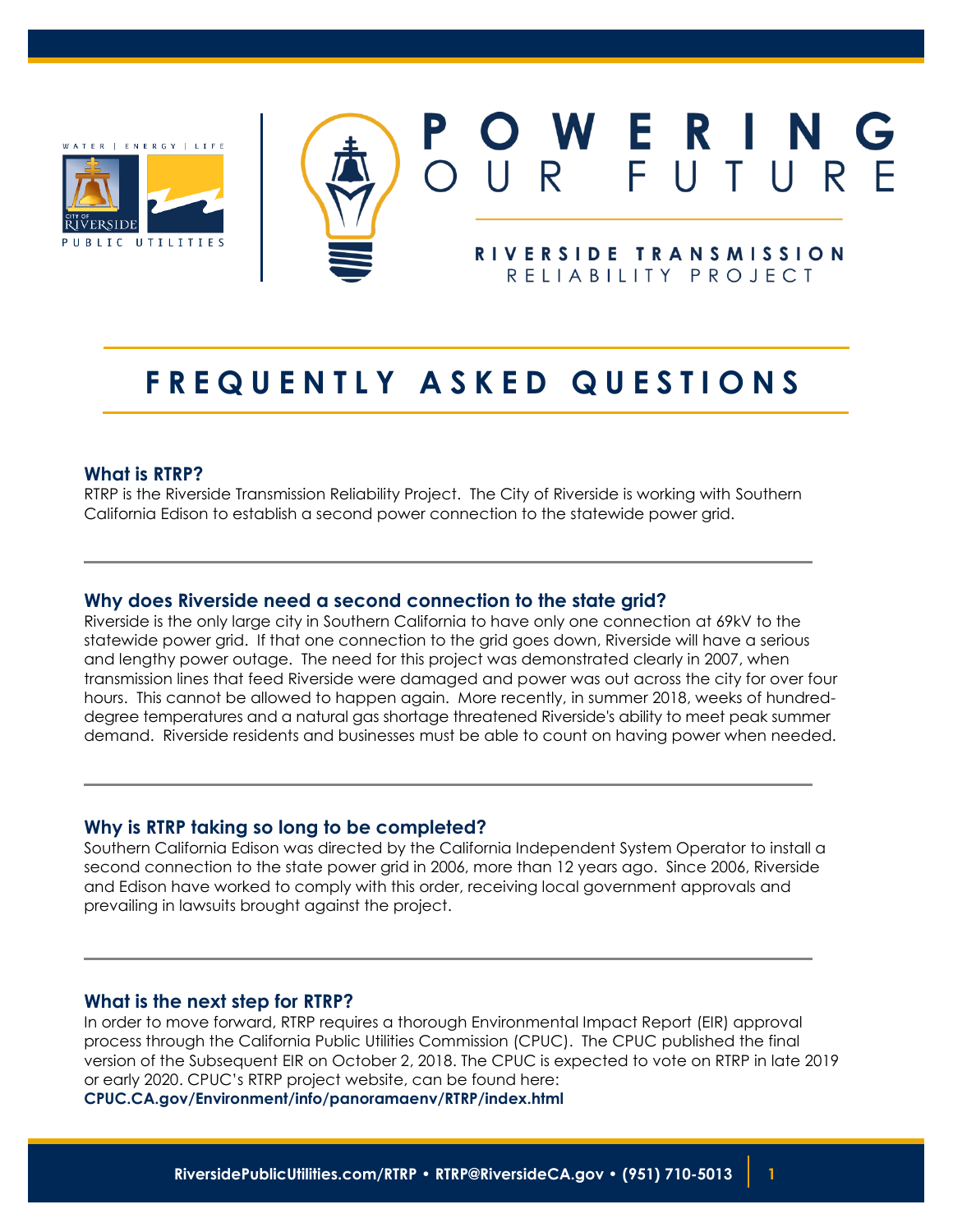#### **Is Riverside open to undergrounding any of RTRP?**

Riverside supports the legal settlement which requires Southern California Edison to support the undergrounding of a portion of the project directly adjacent to an approved residential development. This compromise is referred to as the "Hybrid Project." Further undergrounding could mean millions of dollars in additional costs.

### **Why does Riverside support the RTRP Hybrid Project?**

The RTRP Hybrid Project is the best route for new power lines. The majority of this route in Jurupa Valley parallels existing power lines already built by Southern California Edison, and the remainder of the route consists of lines running parallel and adjacent to the I-15 freeway.

#### **How is Riverside supporting the RTRP Hybrid Project?**

The City of Riverside and its partners – businesses, schools, shopping centers, residents, hospitals, etc. – are working together to ensure Riverside has sufficient and reliable power. We are actively advocating on behalf of ratepayers to the CPUC. To join this growing coalition of supporters, visit: **RiversidePublicUtilities.com/RTRP.** 

## **Does the environmental review of RTRP consider additional undergrounding of power lines in Jurupa Valley?**

The EIR studies additional undergrounding options only north of Limonite Avenue. The CPUC will determine the ultimate configuration of RTRP among the alternatives analyzed in the Subsequent EIR, consistent with the Public Utilities Code.

#### **Why is Riverside against undergrounding the remainder of the RTRP project?**

Undergrounding the remainder of the RTRP would increase the costs compared to the RTRP Hybrid Project. Riverside has consistently supported cost-effective transmission planning, and the RTRP Hybrid Project is the most cost-effective option for all ratepayers. Riverside is committed to protecting ratepayers from any additional financial burden that could be created by additional undergrounding.

#### **Does the RTRP environmental review consider the use of low-voltage power lines?**

The alternatives analyzed in the EIR – including the Hybrid Project favored by Riverside – do NOT include low-voltage alternatives that would have increased impacts to Corona and Norco. Those low-voltage alternatives were considered and then eliminated as part of the EIR process.